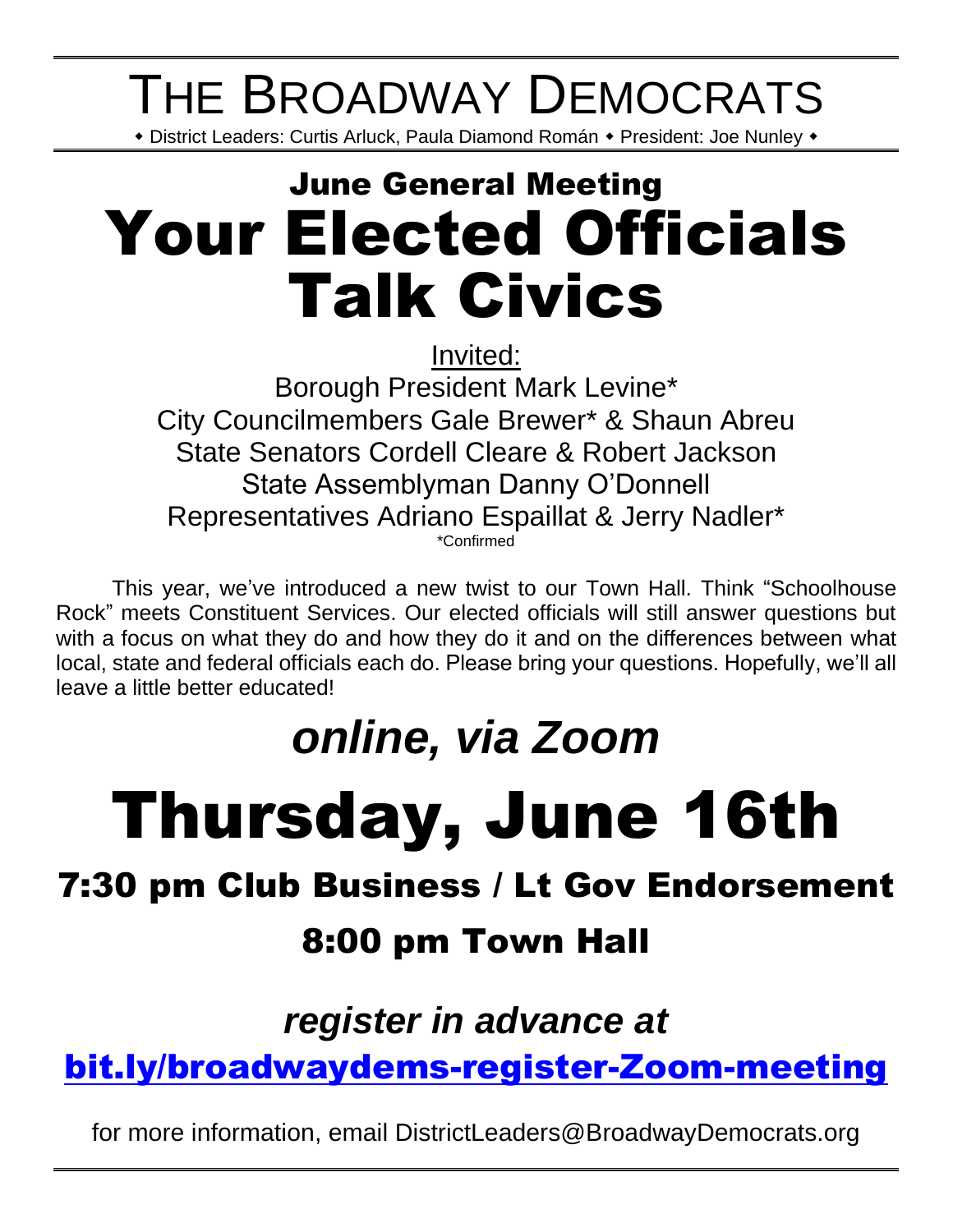# THE BROADWAY DEMOCRATS

\* District Leaders: Curtis Arluck, Paula Diamond Román \* President: Joe Nunley \*

Volume 47, Issue 6 June 2022

#### **President's Corner**

#### Joe Nunley

#### **We Are All Julian Assange**

Julian Assange is today in Her Majesty's Belmarsh Prison, a maximum-security jail which has housed terrorists and serial killers, at the behest of the US government. He's attempting to fight extradition to the United States where he faces 175 years in prison under the Espionage Act. He will be tried in the Eastern District of Virginia where he faces the flimsiest chance of a fair trial.

After seven years of hiding in the Ecuadorian Embassy in London he's been in Belmarsh for over two years. He's in solitary confinement 23 hours a day in a medieval dungeon, the size of a large closet, the width and depth being no greater than his height which is 2 inches higher than the ceiling, so standing, he is forced to bend down. He's deprived of all books, reading material, pens, a radio, everything really. Doctors have said that his mental and physical health have greatly deteriorated. He's fifty years old. There's a fear that he will commit suicide if extradited.

It's extraordinary that anyone anywhere is in solitary confinement. How do you confine a human being on his own? We are social animals. We live by various degrees by our relationships with everything. How can you deny it to a human being who has done nothing but good, who has committed no crimes, who has performed the historic public service of informing many people about their governments and the truth of their governments? How can you do this?

What did Wikileaks do? It published 90,000 reports about the war in Afghanistan, including The Afghan War Logs, which documented a greater number of civilian casualties by coalition forces than the US military had reported. It also published nearly 200,000 field reports of the Iraq War, more than 15,000 unreported deaths of Iraqi citizens, and the systematic murder, torture and rape by the Iraqi army and verified that this was ignored by US forces.

Wikileaks also published the Guantanamo Files, 779 secret reports constituting evidence of the US government's abuses of 800 men and boys, ages 14 to 89. That abuse violated the Geneva Convention and the Convention Against Torture.

The most notorious release by Wikileaks was the 2007 "Collateral Murder" video which depicts a US Army Apache helicopter targeting and firing on unarmed civilians in Bagdad. Two Reuters reporters and 16 other civilians were killed including a man who came to rescue the wounded. A US Army tank drove over one of the bodies severing it in half.

Daniel Ellsberg, who released the Pentagon Papers on the Viet Nam war, said in written testimony that he considered WikiLeaks's publication "to be amongst the most important and truthful revelations of hidden criminal state behavior that has been made public in US history."

The Obama administration refused to file criminal charges against Assange for fear of setting a dangerous precedent. Donald Trump demonstrated no such forbearance. He charged Assange under the 1917 Espionage Act making him the poster boy for his attack on the press and media which he calls "the enemy of the people." No media outlet or journalist has ever been prosecuted under the Espionage Act for publishing truthful information, which is protected First Amendment activity. There is no distinction between what Wikileaks did and what The New York Times, Le Monde, El Pais, Der Spiegel, The Guardian did as well. They all published articles based on documents Wikileaks released. The Obama administration prosecuted a number of whistleblowers but refrained from indicting Assange.

Wikileaks also revealed information on many multi-national corporations and uncovered Russian surveillance, published exposes of Bashar Al-Assad in Syrian, and corruption in Tunisia and torture in Egypt.

Assange is being prosecuted for activities that national security journalists engage in every day and that they need to engage in if they are to provide a meaningful check on government powers. The Justice Department knows that publishing government secrets is an important part of what American news organizations do. The Washington Post disclosed classified information when it revealed the CIA's network of black sites. The New York Times disclosed classified information when it exposed the National Security Agency's warrantless wiretapping program.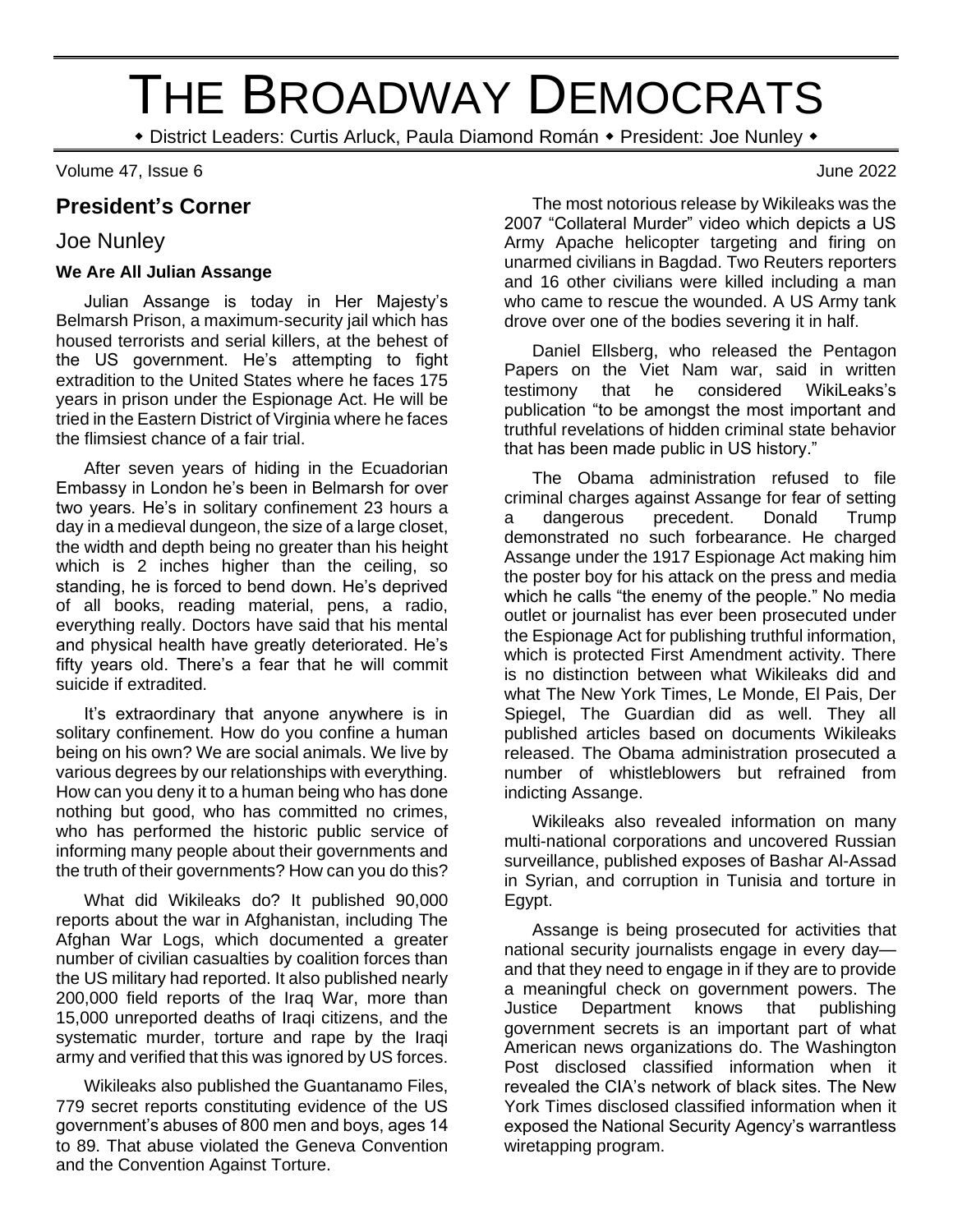As I. F. Stone said when teaching a college journalism class, "If you can remember two words from this class, remember this, GOVERNMENTS LIE. Now, if you can remember three words; ALL GOVERNMENTS LIE."

Now, let me make a special mention to those of my fellow Democrats who hate Assange and blame him for the 2016 presidential election defeat and seek revenge. (One would hope that they've already gotten enough revenge.) The Podesta emails exposed excerpts of Clinton's paid speeches to Goldman Sachs, three speeches for \$650.000, efforts to rig part of the Democratic primary in favor of Clinton, proposals for turning voters against Presidential candidate Bernie Sanders, and Clinton's duplicity when it came to progressive issues, like trade, clean energy, and raising the minimum wage. This, and the disclosures of the DNC which displayed emails calling Black Lives Matter "a radical organization" and showed heavy favoritism for Clinton in the Democratic primary (sound familiar?), opened the Democratic establishment to a sharp backlash from their base of voters. Did this hurt our chance of victory? It probably did. But I can't blame Assange. Sadly, I have to blame Hilary Clinton for being Hilary Clinton. (I know this deserves a more in depth discussion but there's not enough space here.)

They say that character is revealed by how one behaves when nobody is watching. I think the quality of governments is revealed by how they behave when no one is watching. Good journalists search out what's really happening behind closed doors and reveal that to the people. Is that espionage?

Julian Assange needs to be released from prison, not just for him, but for all of us. If we want to show the population of Russia and dictatorships around the world what real freedom looks like, this must be done.

Let's talk to our Senators and members of Congress about this. Let's ask President Biden to drop the charges against Julian Assange and stop the attempt to extradite him to the United States. I think that it would help Biden and the Democratic Party and America and the entire world. We are all Julian Assange.

#### 

#### **[http://www.broadwaydemocrats.org](http://www.broadwaydemocrats.org/)**

**<facebook.com/groups/BroadwayDemocrats>**

#### **District Leaders' Report**

#### Curtis Arluck

#### **Update on Redistricting and Primaries**

We should be focusing on the assault weapons massacres of children and people of color, the soonto be-successful assault on what women can do with their own bodies, the assault by Trump's mobs against free elections and our very democracy, and the assault and slaughter of the people of Ukraine by Putin's mobs.

But instead, I must devote most of this column to the same subject that has plagued us since last year: New York's awful redistricting mess and its effect on the elections in our community.

Much is still unresolved, but we do know a few things. There will be a primary on August 23 for Congress and State Senate. For both of these offices, the districts have changed drastically. For State Senate, we lose the outstanding Robert Jackson entirely; his district now doesn't go below 155th St. Our entire area will now be represented by the outstanding Senator Cordell Cleare, though she does have a primary opponent. For Congress, most of our area will now be represented by the outstanding Adriano Espaillat, assuming he survives a minor primary challenge. However, almost all of the area south of 114th and west of Broadway will remain in what I will still call the Nadler district. As most of you know, Jerry Nadler and Carolyn Maloney have been thrown into the same district. Maloney once represented much of our area on the City Council, and I have always admired her, but for his significantly more progressive politics, his outstanding community and legislative record, and his sheer brilliance, Nadler is our and hopefully the district's clear choice.

I hope at least some people in the so-called "good government" groups realize just what a debacle they have caused us. With their sanctimonious belief in "impartial," "independent," "bi-partisan" and "non-partisan" redistricting, they have given us districts drawn without regard to history, community, political experience, or common sense. These "impartial" districts were also initially racist as well, pitting numerous Black incumbents against each other. The justifiable outcry caused this aspect of the districts to be improved somewhat, but the fact remains that politicians in states like New York almost always give us better districts than their nitwit "good government" critics. That's because they live in the real world, and understand the communities they represent.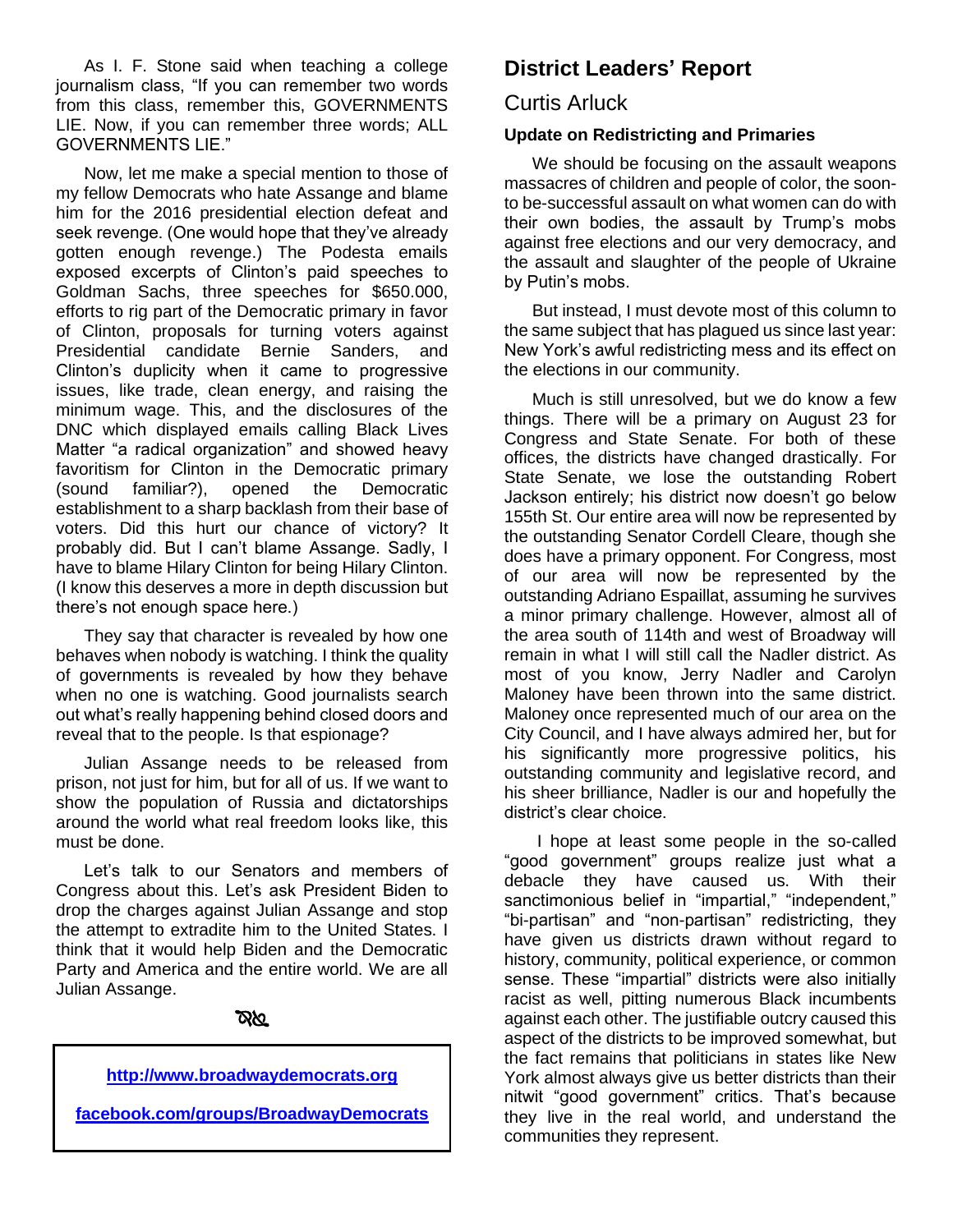What we still don't know are whether there will be one primary or two, and whether the Assembly (and therefore the State Committee, County Committee, and Judicial Convention) districts are definitely set. For the Assembly etc. districts, everybody with any sense, even the Assembly Republicans, feels that the Legislature's lines are pretty good, done in consultation with people (including upstate Republicans) who actually understand their communities. But there is still a lawsuit, brought by a few self-serving politicians and supported by some of the "good government" groups, making the same specious process arguments that the ignorant Special Master should be given the same opportunity to ruin the Assembly districts as he did the Congressional and State Senate districts.

The other lawsuit, again supported by some of the "goo-goos", but also seen as a stalking horse for Andrew Cuomo and others of his ilk, seeks to move all the primaries, including those for Governor and Lt. Governor, to August 23. I don't feel as strongly about this one—it would save some money—but still, why give Cuomo another chance, and, more importantly, why have all the elections in the middle of August when few are paying attention and even fewer will vote? Wasn't confusingly moving election dates and locations one of the major tools of the Jim Crow South that the Civil Rights Movement fought so hard to abolish? How is holding a major election in the Dog Days of Summer good government?

#### ర్వా

**Disclaimer:** unless otherwise indicated, items herein reflect the views of their authors only. They are published as a part of our club's commitment to the free and open exchange of ideas on topics of interest, but their publication should not be construed as an endorsement by the editor, the Steering Committee, or the Broadway Democrats club.

#### **RAD**

#### **District Leader's Report**

#### Paula Diamond Román

On May 24, 2022, an 18-year-old used an AR-15-style rifle, a lightweight semi-automatic "long gun," to fatally shoot nineteen elementary school students and two teachers, and wound seventeen other people at Robb Elementary School in Uvalde, Texas. This was only *the third-deadliest* American school shooting, after the Virginia Tech shooting in 2007 and the Sandy Hook Elementary School shooting in 2012. The shooting in Uvalde followed

the shooting in Buffalo where another teenager shot and killed ten people at a supermarket, and was itself followed by a series of smaller shootings over the holiday weekend.

I'm not going to argue about the causes of these shootings. I don't believe that there's only one cause. I do believe that we make a mistake ignoring all but one cause. I believe there's an element of desensitization by some "first-person shooter" video games and other forms of media. I believe there's an element of the lack of access to and stigmatization of mental health care. I believe in the importance of violence intervention programs in schools. I believe there's an element of political rage, primarily by white supremacists and other people purposively stirred up by our former president, as well as some sort of anomie and PTSD growing in our country that *must* be addressed.

There is, however, one element common to every one of these shootings. Currently, we allow civilians to purchase, own, and use weapons that were specifically meant to be used in battle. Time and time again, military leaders have agreed that it is a mistake for these guns to be so readily available. As Admiral James Stavridis, former Supreme Allied Commander of NATO, phrases it, "I spent my life in the profession of arms ... These are powerful, destructive weapons that should never be placed in the hands of an amateur."

#### **Here is a sample of things you can do.**

Volunteer with, donate to, and/or otherwise support **Everytown for Gun Safety**, formed by the 2013 merger of Mayors Against Illegal Guns and Moms Demand Action for Gun Sense in America. Everytown does grassroots organizing including voter registration and training/supporting gun control advocates to run for office, as well as the usual contacting of elected officials and holding marches. The have a great list of all the legislation they're supporting. In addition, they support Students Demand Action, school-aged activists organizing to keep themselves and their peers safe.

Join/publicize **Students Demand Action's NYC walkout on Friday, June 3rd** at 1pm as they grieve with the Uvalde community and demand action from our lawmakers. Meet up at Union Square and wear orange. There is a toolkit at [studentsdemandaction.org/report/walkout](https://studentsdemandaction.org/report/walkout-activation-toolkit/)[activation-toolkit/](https://studentsdemandaction.org/report/walkout-activation-toolkit/) for students who want to organize their own school for the nationwide walkout on Tuesday, June 7th at noon local time.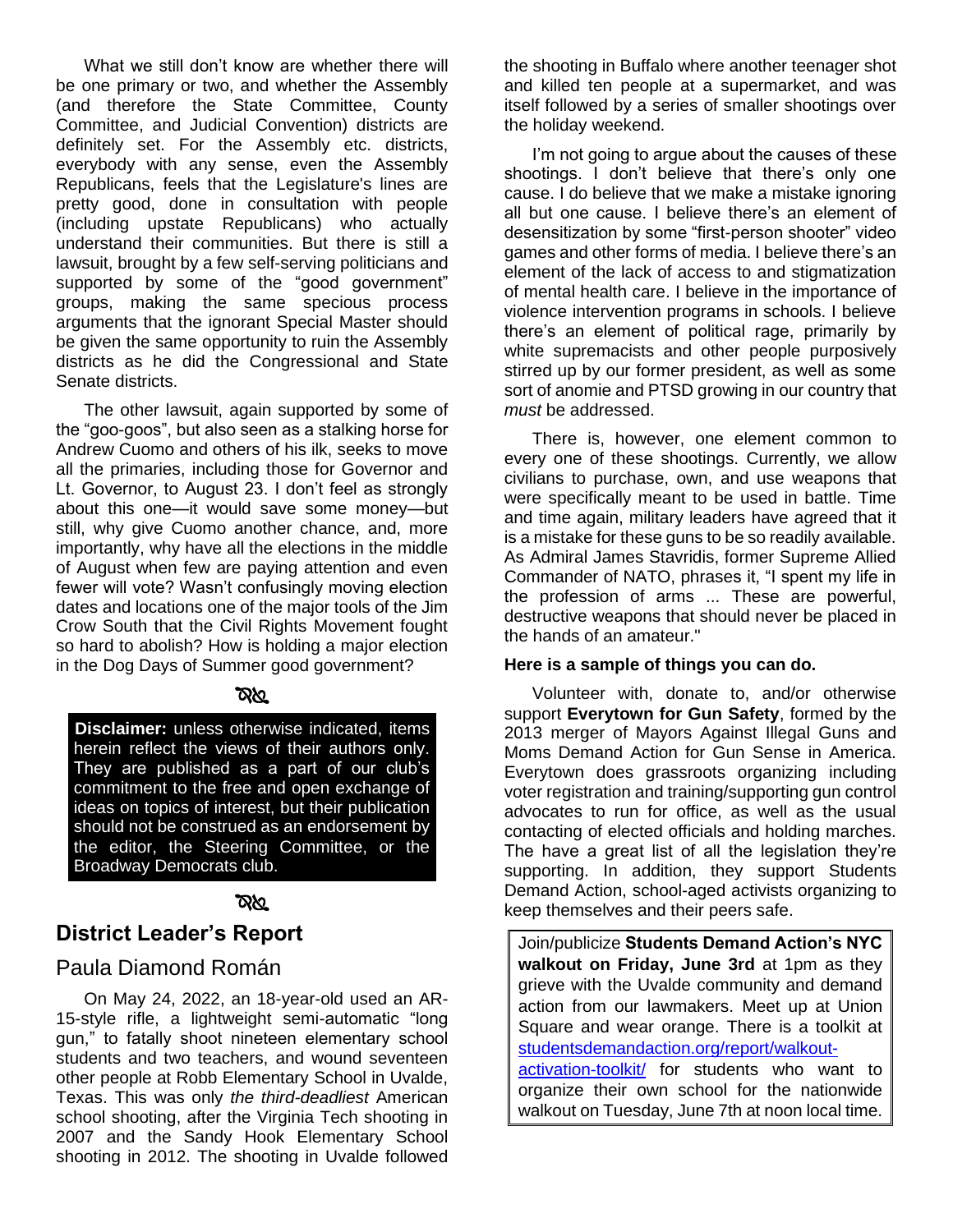Join **Gays Against Guns**, formed in the wake of the 2016 Orlando Pulse shooting. GAG is an inclusive, direct-action group of LGBTQ+ people and their allies committed to nonviolently breaking the power of the gun industry and the investors, NRA and politicians who block safer gun laws. They hold protests after mass shootings and at the Supreme Court with "human beings" dressed all in white to represent the victims of the most recent shooting, all too often forgotten among the rhetoric. To participate in their next protest, email gagsignup@gmail.com.

Volunteer with or donate to **March for Our Lives** (https://marchforourlives.com/), formed in the wake of the 2018 Marjory Stoneman Douglas High School. They focus on gun violence as a public health crisis and have a detailed policy agenda, including advocating for \$1 billion in funding for evidencebased community intervention programs to tackle urban gun violence in 40 cities across the country.

Join this year's **March for Our Lives on Saturday, June 11th:** at noon in Washington Square [\(tinyurl.com/NYCMarchJune11\)](https://secure.everyaction.com/T2rKdr3Ri0St_n2SzdWxmQ2), or at 10:00 in DC [\(tinyurl.com/MarchDCJune11\)](https://secure.everyaction.com/-zpZ45w3Ekyv-yL0Q9cIpQ2?ms=website).

If you haven't already, sign-up with our group, **Go Blue 2022** formed in 2018 to register voters and work on campaigns in other states so that we can turn Congress solidly blue. This is the best chance to work towards getting rational gun legislation passed. Contact them at goblueuws@gmail.com.

Meanwhile, Thursday will be a busy day in Congress as House Democrats try to advance a long list of gun control bills. House Judiciary Committee Chair Jerry Nadler has called back committee lawmakers to "mark up" gun legislation that combines eight separate bills. The Raise the Age Act would lift the purchasing age for semiautomatic rifles from 18 to 21

- Prevent Gun Trafficking Act
- The Untraceable Firearms Act
- Ethan's Law
- The Safe Guns, Safe Kids Act
- The Kimberly Vaughan Firearm Safety Storage Act
- Closing the Bump Stock Loophole Act
- The Keep Americans Safe Act would bar large-capacity magazines

This bill, which is expected to pass the House but not the Senate, should at least spark bipartisan negotiations that leads to lawmakers passing a more limited bill with support from both parties. **You can always call or email your legislators to remind them how important this is to you!** Senate Minority Leader Mitch McConnell, called a "rational"

Republican on Monday by President Joe Biden, seems to be encouraging this assumption. A "bipartisan group of 10 senators working on the issue" was supposed to have a Zoom call on Tuesday" to start the negotiations. We can hope that this isn't another example of Lucy, Charlie, and the football or we can mobilize to make sure it isn't!

*In Judaism, if you say a prayer over something, then fail to do the requisite action that follows, like blessing bread and not eating it, it's a bracha levatla – which is a sinful act.*

*If you pray for victims of gun violence but do nothing, it is a sinful act.*

*Rabbi Mark Asher Goodman*

তাপ্ৰ

#### **SCOTUS is Fundamentally Reshaping Life in America**

#### Pat Almonrode

It's increasingly obvious that this Court's current conservative/Republican supermajority cannot be bothered even to *pretend* to hold disinterested nonpartisanship as an ideal. It's hard not to laugh when Justice Barrett argues that she and her colleagues are not just "a bunch of partisan hacks," while standing beside Sen. Mitch McConnell, the man whose naked partisanship secured her a seat on the Court. And it's impossible not to raise an eyebrow when Justice Thomas refuses to recuse himself and casts the sole vote against requiring disclosure of White House communications about the January 6, 2021 insurrection – some of which may include emails and texts with Ginni Thomas, the Justice's rightwing-firebrand wife.

More significantly, Trump's Supreme Court has already issued a number of decisions and is poised to issue others that undercut any shred of legitimacy the Court may still have. These include decisions on the so-called "shadow docket," issued with very little stated reasoning, leaving lower courts to guess at just how those rulings should be applied. They also include decisions that will trash long-settled precedents that have formed the foundations of modern American life – including, of course, the decision in *Dobbs v. Jackson Women's Health Organization*, which will overturn *Roe v. Wade*.

Any other institution that revealed itself to be so illegitimate would sooner or later undermine itself into irrelevance. And yet the Supreme Court still has real power, no matter how illegitimate its exercise of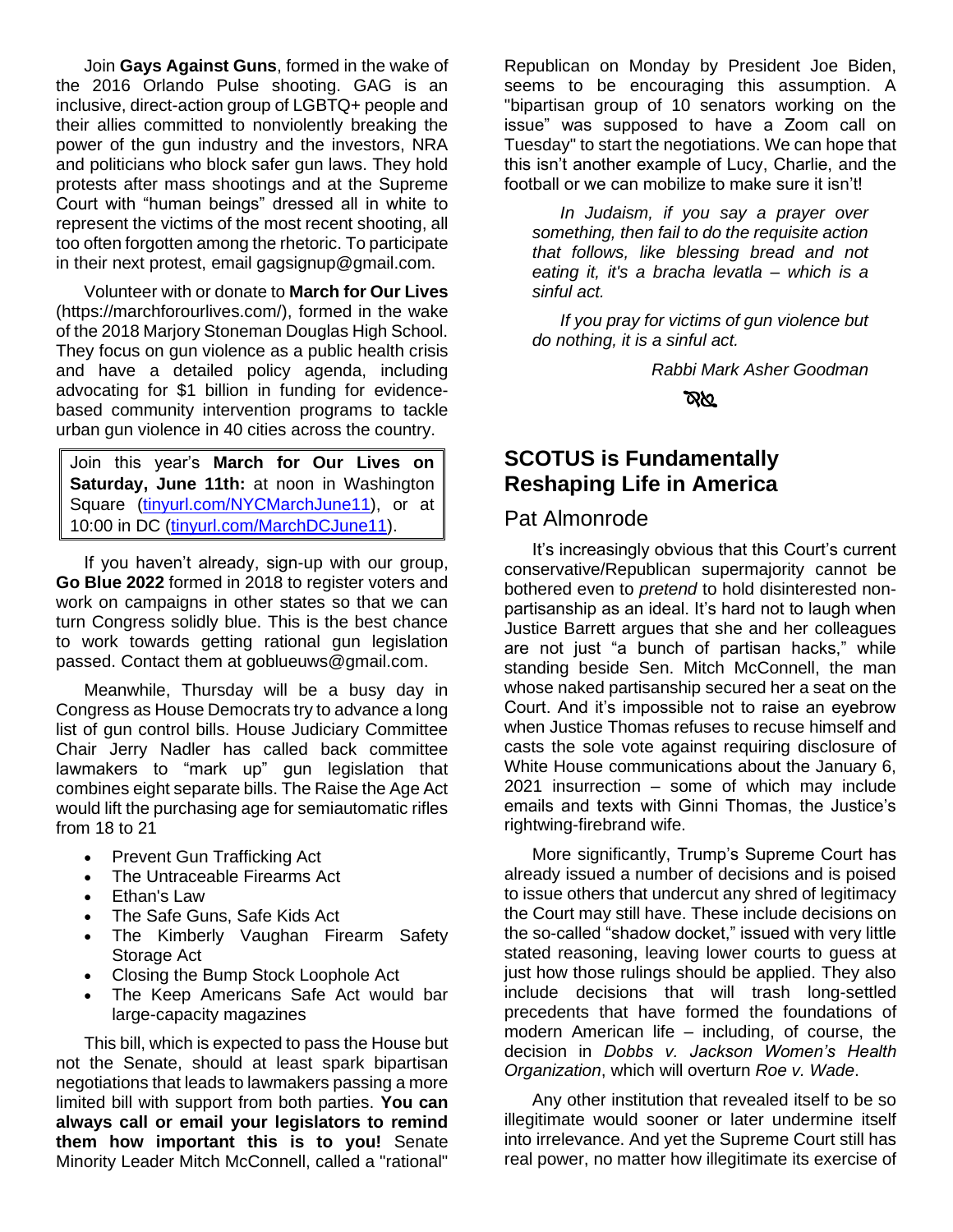that power may be in a particular case. In our system the Court is the final arbiter of what the law and the constitution say.

And that means, for now, that we live in the feverdream of six black-robed ayatollahs who think nothing of abrogating long-settled precedent in order to impose their will. Too harsh? Consider Justice Alito's sweeping away of fifty years of settled law in *Dobbs*. Consider the likelihood that the Court will use *West Virginia v. EPA* to advance the longstanding conservative project to dismantle the administrative state that has enabled modern American life (and made it notably safer) since at least FDR. And consider that the Court is almost certain to use *NYS Rifle & Pistol Association v. Bruen* to strike down a state law that's been on the books for more than a century, a law that simply requires a reasonable showing of "proper cause" in order to obtain a publiccarry permit (although the case is about a New York law, it will likely open similar laws in at least six other states to challenge). Such a decision would, by the way, twist the Court's precedent in *District of Columbia v. Heller* almost beyond recognition.

And while we're at it, let's add the utterly disgraceful and immoral decision just issued in *Shinn v. Martinez Ramirez*, which gutted the Court's own 2012 holding that a state criminal defendant whose post-conviction lawyer was too incompetent to effectively develop evidence of the *trial attorney's* incompetence should be able to bring that evidence before a federal court in a *habeas* proceeding. The upshot, after *Shinn*, is that such a common-sense remedy is no longer available – and barring some miracle, at least one of the two defendants in *Shinn* will be executed, even though the case against him has practically evaporated.

Oh – *Shinn* does make one important nod to precedent: the decision is consistent with 1993's *Herrera v. Collins*, which infamously held that the constitution does not prohibit states from executing someone for a crime they did not commit.

As law professor Leah Litman (a former clerk to Justice Anthony Kennedy) wrote in Slate, the draft opinion in *Dobbs* and the published decision in *Shinn* make clear that "the court's conservative supermajority is hellbent on smashing and grabbing precedent and constitutional rights no matter the consequences." Most observers anticipate that the decisions in *West Virginia v. EPA* and *Bruen* will continue that trend. When this tendency is coupled with the increase in number and scope of "shadow docket" decisions in recent years, it's not too much to say that the Court is becoming increasingly lawless.

What to do? In our system, Congress has significant power to legislatively overrule decisions by the Supreme Court. Although rare, this happens more often than you might think, and in fact there are statutes scattered throughout the U.S. Code that explicitly state that they are meant to supplant particular SCOTUS decisions. This is the theory behind the push by some to "codify *Roe v. Wade.*" But of course, the votes aren't there to codify a federal right to abortion, or to pass laws on the federal level that would nullify *West Virginia*, *Bruen*, or *Shinn*, and that probably won't change after the midterms. Similarly, proposals to change the Court itself – by enlarging the number of Justices, restricting the Court's jurisdiction, and/or imposing term limits – are very unlikely to pass in this political climate, even if national Democrats were to get behind any one proposal (which they haven't yet).

But when we recognize that the express goal of much of the Court's recent jurisprudence is to "return power to the states," a path becomes visible: we must take the Justices at their word, and we must compel our state legislators to use the power that SCOTUS wants to give them. To take the most obvious example, the *Dobbs* draft decision does not itself "outlaw" abortion – rather, it gives each state the power to eliminate *or to codify* a right to abortion in *state* law. And so we must do all we can to ensure that the states preserve every right and every protection devolved upon them by the Court.

This will be a long and difficult task. It will not always be possible – for instance, state agencies simply will never be able to do the work of all the federal agencies that will be hamstrung by *West Virginia v. EPA.* And even when technically possible, the effort won't always be successful. But it seems to be the work that's ahead of us, in this moment.

#### ৯৯

#### **2022 Endorsement Meetings**

#### **Eligibility to Vote in Club Elections**

To vote in club elections (endorsements, elections of officers, judicial convention, amendments), you must be an eligible, voting member of the Broadway Democrats.

- You must live in the 69th Assembly District, or an area that used to be in the 69th AD before redistricting.
- You can't have voted in any other club for the 2021 races.
- You must have attended at least one of the previous nine monthly public meetings.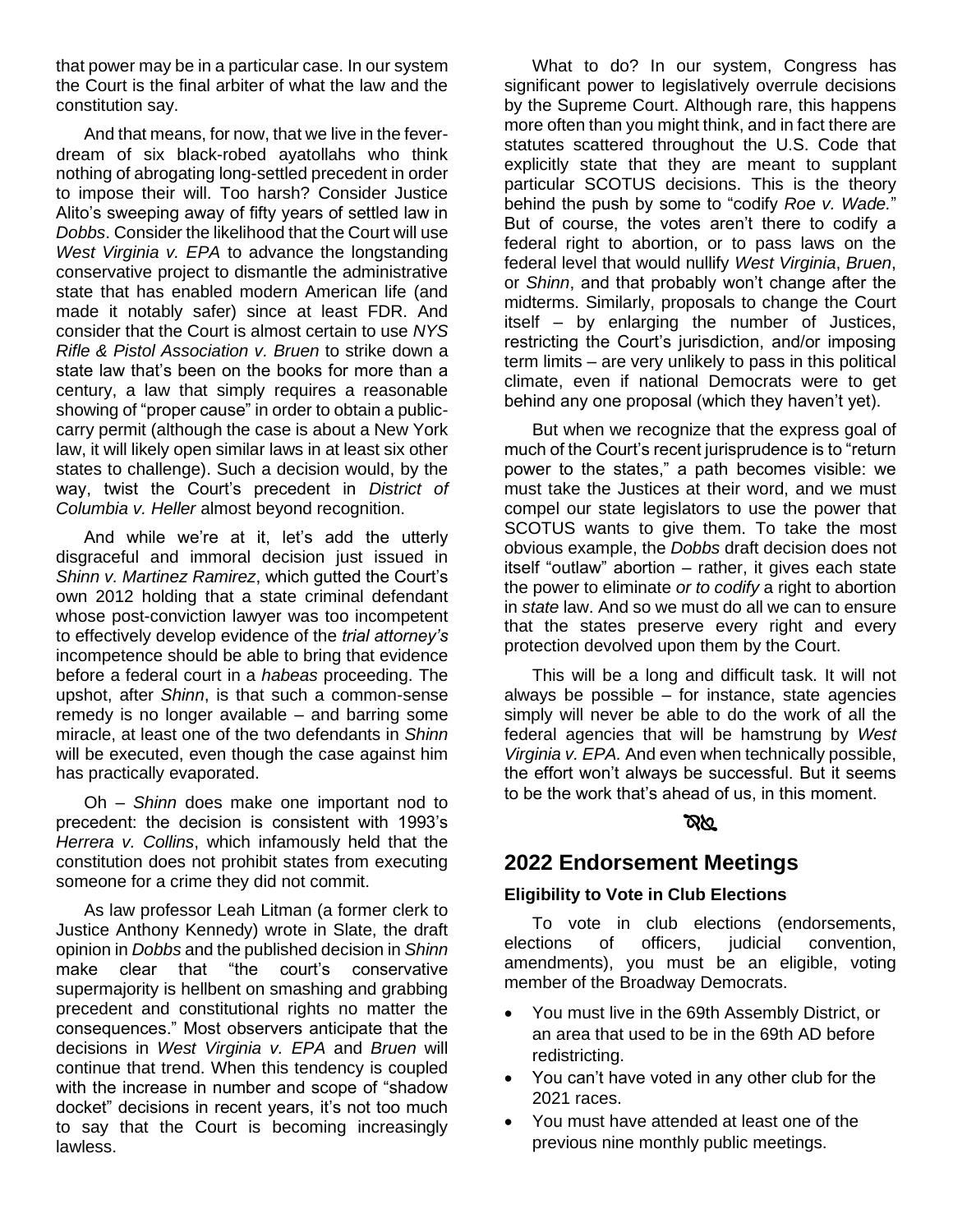• You must be up to date with your membership dues. Dues are \$25; senior dues are \$10. Dues can be paid by check mailed to Luis Román, c/o Broadway Democrats, 120 West 109th Street #3E, New York, NY 10025 OR paid through PayPal using your account or your credit card on our website [\(broadwaydemocrats.org/pay](http://www.broadwaydemocrats.org/pay-your-annual-dues.html)[your-annual-dues.html\)](http://www.broadwaydemocrats.org/pay-your-annual-dues.html). When you pay your dues, please include your email address and telephone number.

Things have been confusing in our new virtual world. If you're unclear whether you've attended one of the previous nine monthly public meetings or any of the other rules, please feel free to contact Paula Diamond Román & Curtis Arluck at [districtleaders@broadwaydemocrats.org](about:blank)

#### **Instant Runoff Voting (IRV)**

Under the Club Constitution, voting for endorsement uses the method of Instant Runoff Voting (IRV). Each voting member casts only one ballot. A ballot consists of a list of the candidates known to be running, as well as "No Endorsement", for each office. If there are only two candidates running for an office, the candidate with a majority of votes (50% plus 1). receives the club's endorsement. If there are more than two candidates running for an office, the voting member shall indicate preferential ranking by numbers - 1 for first choice, 2 for second choice, 3 for third choice. No more than three choices are ranked, although a member can choose to rank fewer than three candidates.

If a single candidate has received a majority of votes, that candidate has won the vote and the club endorsement. Otherwise, whichever candidate (other than "No Endorsement") has the fewest total votes is eliminated, and their votes are redistributed to the next ranked candidate down the list. In the case where no further ranked candidates are listed on a ballot, that vote is distributed to "No Endorsement." When a single candidate has a majority of votes, that candidate has won the vote and the club endorsement. If the process reduces to a single candidate, and that candidate doesn't have more votes than "No Endorsement," the club doesn't endorse in that race.

In addition, where the office represents only part of the Club's area, at least ten votes must be cast by members living in the district represented, and the candidate must win the majority of the vote among those members living in that district, as well as the majority of the vote of the full club

#### **Balloting Procedures**

Once again, we'll be conducting the vote electronically. The voting link accesses an internet app called Election Runner which is anonymous. If a member is eligible to vote, the member will receive a link to cast their vote; we need to enter the member's name and email address into the app beforehand which is why the member needs to contact us 24 hours in advance to pay their dues or if they didn't receive a link and they think they're eligible. The "polls" open at 7:00pm on June 16th and close at 7:00pm on June 18th. We'll be sending out further instructions closer to the vote. In the meantime, if you're unavailable to vote electronically, contact District Leaders Paula Diamond Román & Curtis Arluck at districtleaders@broadwaydemocrats.org to make arrangements for a paper ballot.

#### তথ্য

- Gun violence is now the leading cause of death for US children.
- There are nine fatal shootings of children per day – one killing every 2 hours and 36 minutes.
- A minority of these involve school or mass shootings.
- The majority are killings of individual children in "routine" crime and gang violence.
- The overwhelming majority of those killed are African-American and minority children.

Children's Defense Fund *The State of America's Children 2021*